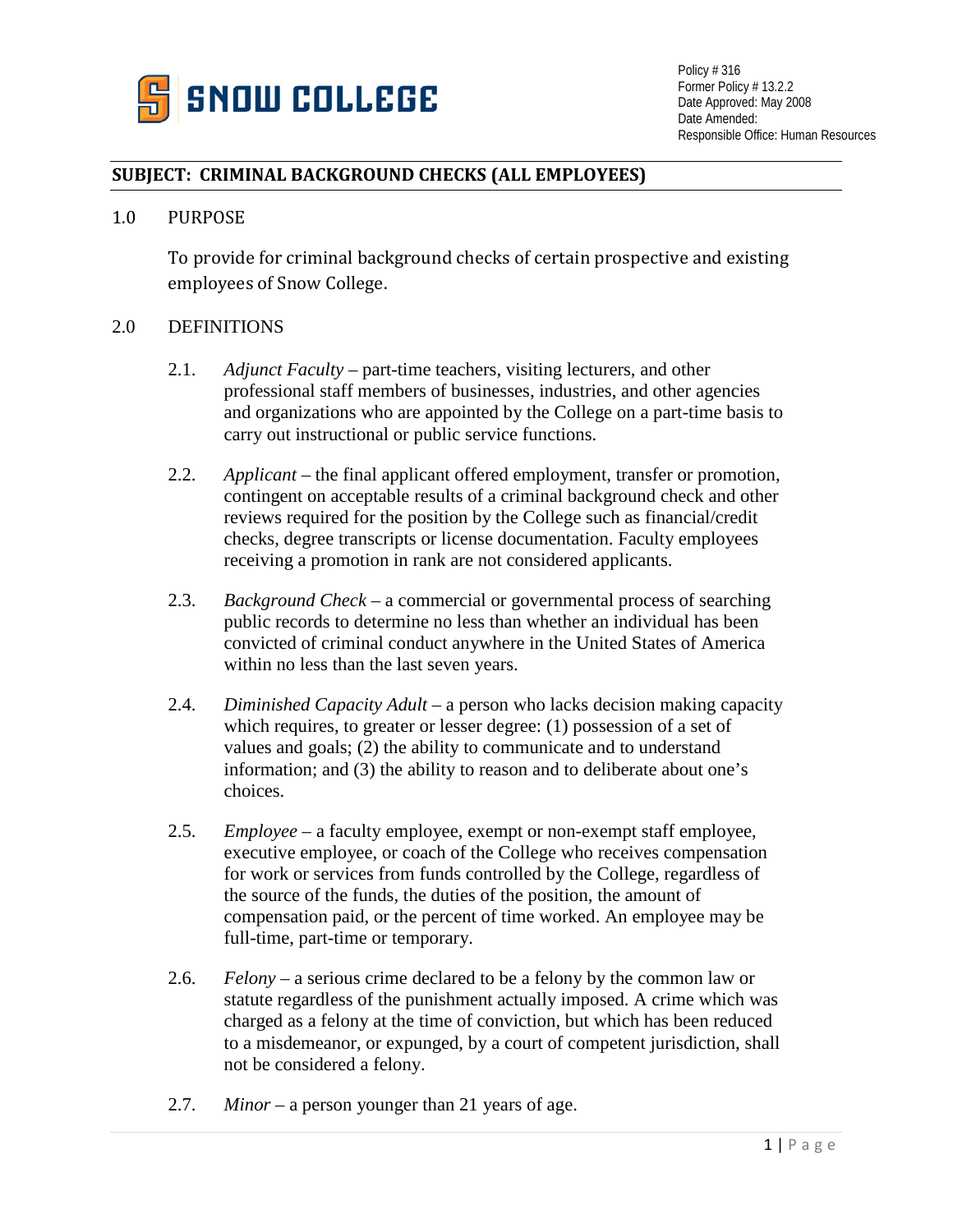

- 2.8. *Misdemeanor (Serious Misdemeanors)* Crimes less serious than felonies, including crimes which may have originally been charged as felonies, but which have been reduced from felonies by the court. For purposed of this policy, only the following four categories of misdemeanors are included:
	- 2.8.1. Crimes of Violence: offenses that involve a substantial risk of physical injury to another person;
	- 2.8.2. Drug Offenses: offenses involving manufacturing, distributing, possessing or using a controlled substance;
	- 2.8.3. Property Offenses: offenses, not in the categories of sex or drug offenses, that involve the unlawful taking, destruction, sale and/or receipt of property; and
	- 2.8.4. Sexual Misconduct/Moral Turpitude: offenses that involve any illegal act of a sexual nature, involving illegal physical contact and/or engaging or attempting to engage in other activities for the purpose of sexual gratification.
- 2.9. *Protected Person* Person defined as a minor and/or Diminished Capacity Adult.
- 2.10. *Reasonable Ca*use Where the known facts and circumstances are sufficient to warrant a person of reasonable prudence to believe that the employee poses an unreasonable risk to persons or property and/or a history or report of a crime will be found.
- 2.11. *Security Sensitive Positions* Positions designed by the College as security sensitive whose duties require, provide for, or encompass the potential to incur human, financial or property loss or other harm to the College and its constituents. Besides College wide designations of security sensitive positions, individual departments may be subject to additional restrictions, requirements, laws or regulations. A security sensitive position should include at least one of the following elements:
	- 2.11.1. access to children, including child care in a child care center;
	- 2.11.2. relationships with students where exceptional trust and responsibility are involved, such as counselors, health care providers, coaches, and residence hall personnel;
	- 2.11.3. responsibility for providing direct medical care, treatment, or counseling and/or access to pharmaceuticals, toxins, hazardous or controlled substances;
	- 2.11.4. direct access to laboratory materials and other property that have the potential of being diverted from their proper use either for financial gain or for harmful, dangerous or illegal purposes.
	- 2.11.5. decision-making authority for committing College funds or financial resources through contracts and commitments and/or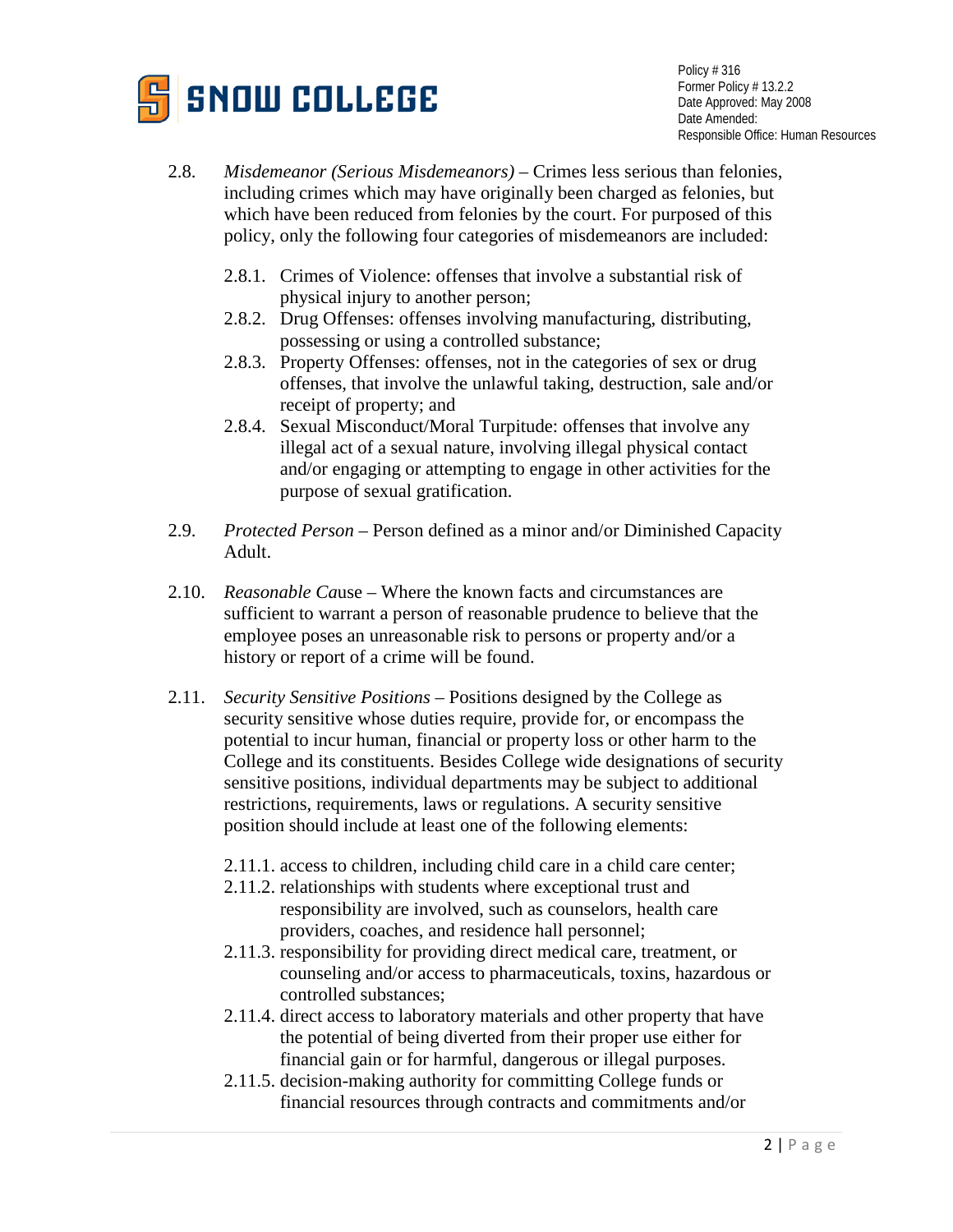

direct access to or responsibility for handling cash, checks, credit/debit cards or cash equivalents, institutional property, disbursements or receipts;

- 2.11.6. access to building and residence hall master control and key systems;
- 2.11.7. access to confidential information or sensitive personal information such as employment, health, donor, financial and other records, including data that could facilitate identity theft;
- 2.11.8. access to and responsibility for the maintenance, upgrading, and repair of the College's computer networks and/or information technology systems; and
- 2.11.9. responsibility for public safety, or other significant health or safety issues.
- 2.12. *Significant Contact*  An employee position involves significant contact with protected persons if there is a reasonable expectation that in the course of the normal, routine responsibilities of the position, the employee and a minor would interact on a one-on-one basis. For example, teachers with office hour consultations, mentors, counselors, test center employees, coaches, and advisors could all reasonably expect to interact one-on-one with students as a normal, routine part of their work and hence would have "significant contact" with one or more protected persons during the course of their employment.
- 2.13. *Unacceptable Criminal Background Check* A background check result which shows conviction for a felony or misdemeanor in an area which causes concern for the safety and well-being of students and staff or protection of College property.

## 3.0 POLICY

3.1. Required Background Checks for Applicants – All applicants for positions at Snow College that involve significant contact with protected persons are considered to be security sensitive by the College's president or his/her designee, must submit to a criminal background check as a condition of employment. An applicant for employment, promotion and/or volunteer service may be fingerprinted and have his/her record checked in State and National Bureaus. Before appointment, further investigation may be made of the applicant's background by the HR Department to establish that the applicant's character is above reproach and that the applicant has not committed any felony, serious misdemeanor, or is not a habitual petty law violator. An evaluation of criminal history will be a factor in determining employment eligibility.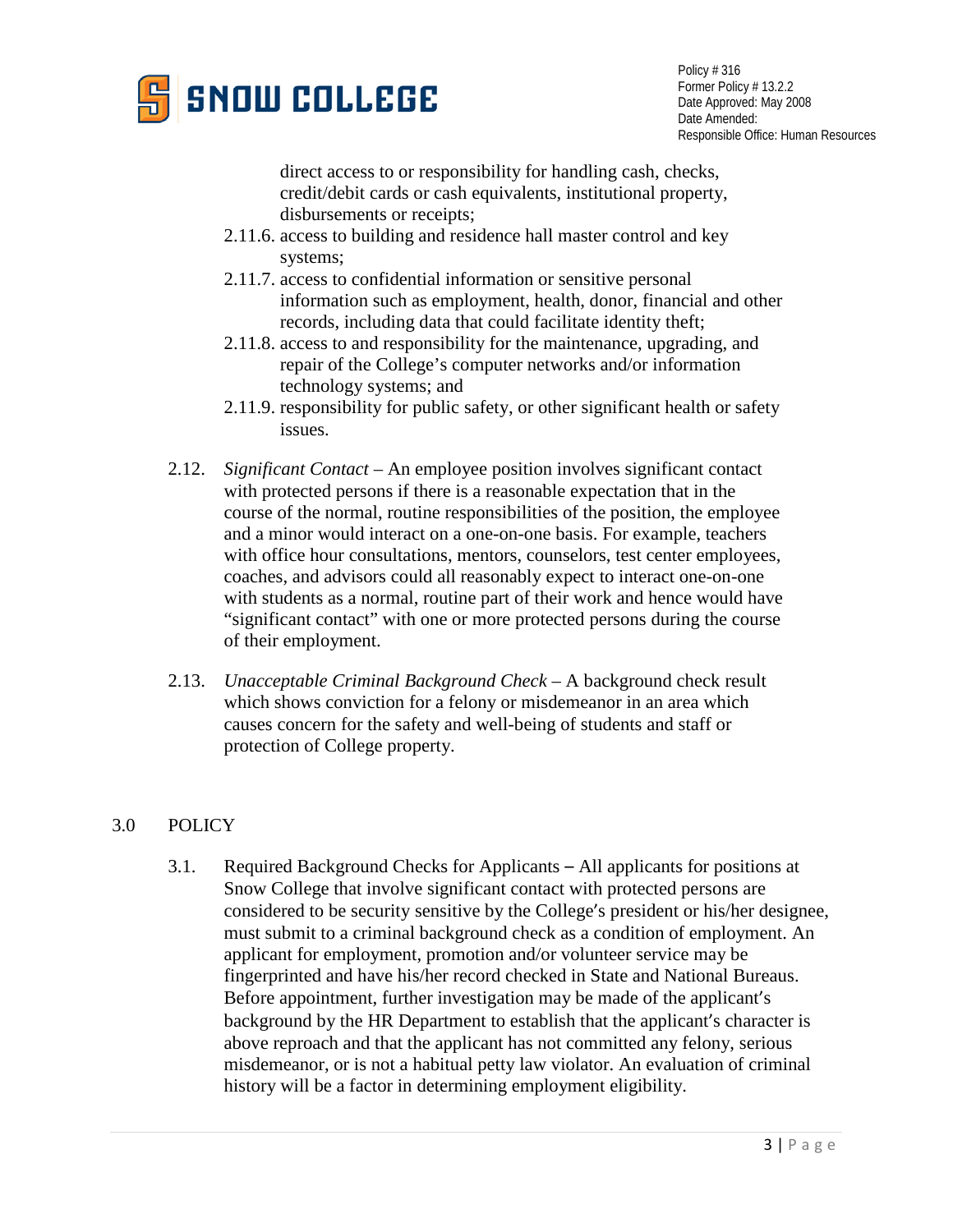

- 3.1.1. College campus employees, whether they are full-time faculty or adjunct faculty or full-time staff or part-time staff, who are concurrent enrollment instructors and/or upward bound instructors or staff with unsupervised access to K-12 students shall complete a criminal background check.
- 3.1.2. Additionally, students employed in the Child Development Center shall complete a criminal background check.
- 3.2. Background Checks for Existing Employees An existing employee must submit to a criminal background check, where the College's president or his/her designee finds that reasonable cause exists.
- 3.3. Convictions after Employment If a current employee or volunteer is convicted of a felony or misdemeanor, they must report the conviction to the Human Resource Director within one week. If an employee or volunteer fails to report the conviction, disciplinary action may result. Human Resources shall initiate an investigation of the conviction and its impact on the College and provide a recommendation for action to the President. The College shall provide the employee or volunteer with written notice that the background check has been requested.

In the case of an incident in which an employee or volunteer is arrested or charged with an offense which causes concern for the safety and well-being of students, or concern for the protection of College property, or concern for the public image and reputation of the College, he/she is required to notify the Human Resource and/or Vice President or President within one day. Until the charge has been disposed of, the employee or volunteer may be suspended from having any contact with students and/or property while on the job, or suspended from working entirely until the case is resolved. If a pending charge results in a conviction, disciplinary action, including continued suspension and/or termination may result. Suspension, discipline and termination procedures described in the Disciplinary Sanctions Policy will be followed.

- 3.4. Exemptions The president or his/her designee may exempt applicants for adjunct faculty, temporary or part-time positions from his requirement. These employees, in the course of their regular duties, do not typically involve interaction with a protected person and are not security sensitive, such as, student employees, facility and grounds maintenance, and instructors in custom fit, private contract training, and community education program. The president or his/her designee may require such exempt employees to self-disclose any criminal background and to sign an agreement to conform to College rules on sexual harassment and information, financial, health, and physical security.
- 3.5. Written Release of Information For applicants for employment, the College shall obtain a written and signed release of information for a criminal history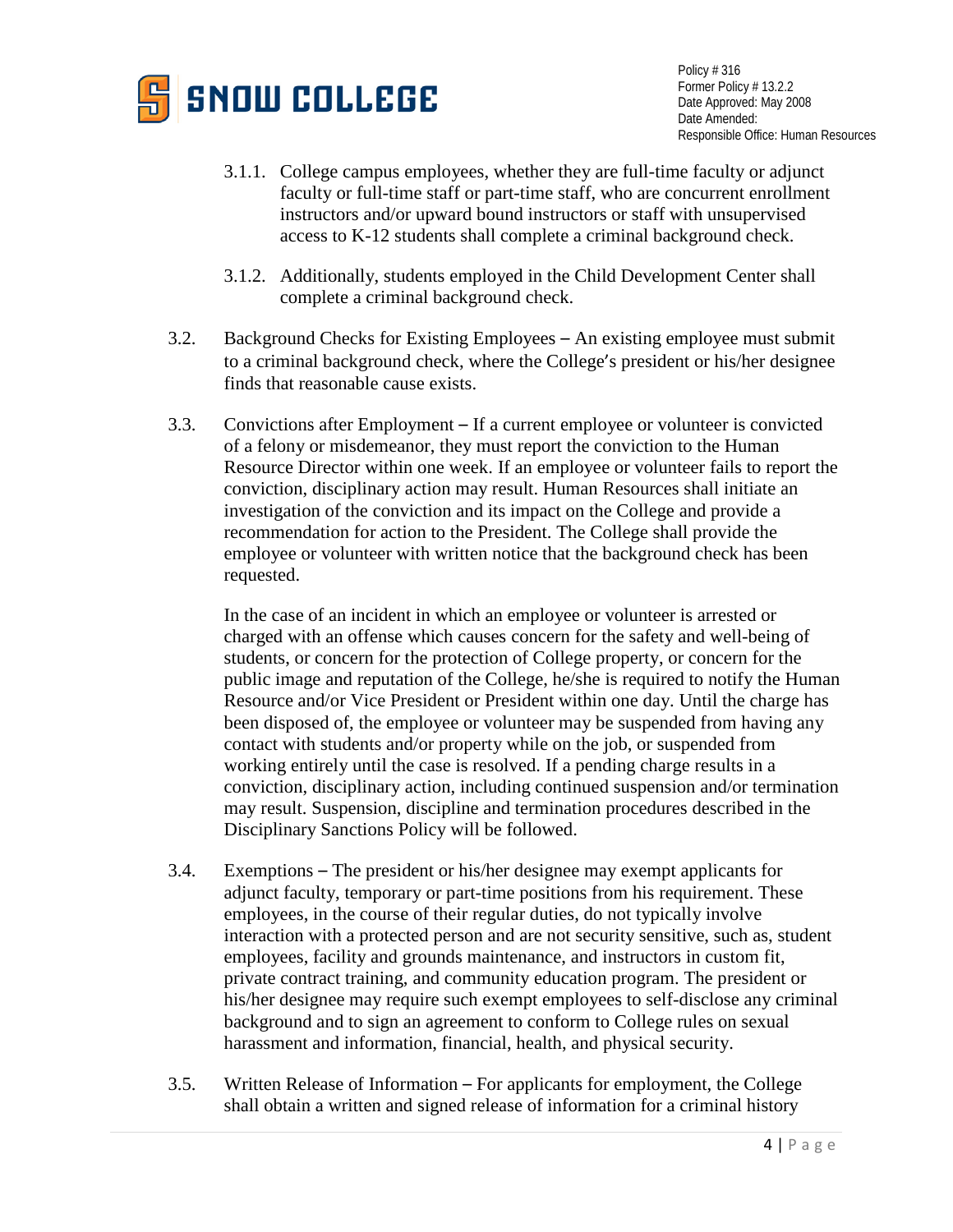

background check. For existing employees, the College shall request a written and signed release of information for a criminal history background check.

- 3.6. Notice a Background Check has been Requested If the existing employee does not provide a written and signed release as requested (see E above), the employee shall receive written notice from the Human Resource Office that the background check has been requested.
- 3.7. Processing Time of Background Investigations Background investigations shall be completed prior to an applicant assuming any duties with the College. If it is necessary for the College to bring a selected applicant onboard immediately, the offer to employment shall note that a criminal background check is in process and that the offer and continued employment shall be contingent on the result of the check.
- 3.8. Fingerprint Background Check The College shall establish and maintain a contract with a qualified federal, state, or local agency or reputable subcontracted firm that provides criminal background checks. The agency/firm must be able to perform federal/nationwide criminal background checks on an individual for at least the last seven years.

The Human Resource Office shall be responsible for administering the process. However, fingerprinting shall be the responsibility of the Public Safety Officer.

- 3.9. Consumer-reporting Agency Criminal History Background Check The College may determine to use a consumer-reporting agency to conduct a criminal history background check instead of the fingerprint background check process. At a minimum, the consumer – reporting agency must conduct an investigation to verify the applicant or employee's social security number, obtain information regarding past employment, and search the individual's criminal background nationwide in the individual's counties of residence for the last seven years.
- 3.10. Payment of Costs The College shall pay the costs to the bureaus or agencies for fingerprinting and processing background history checks of applicants, employees, and volunteers. However, there may be such time as the president or his/her designees may require applicants to pay the costs of a criminal background check as a condition of employment.
- 3.11. Risk Assessment Based on the convictions disclosed by the criminal background check, the College will assess the overall risk to persons and property. That risk assessment will include: (1) the number of crimes committed; (2) the severity of those crimes; (3) the length of time since they were committed; (4) the likelihood of recidivism; (5) the security sensitivity of the position sought by the applicant or held by the existing employee, and (6) other factors that may